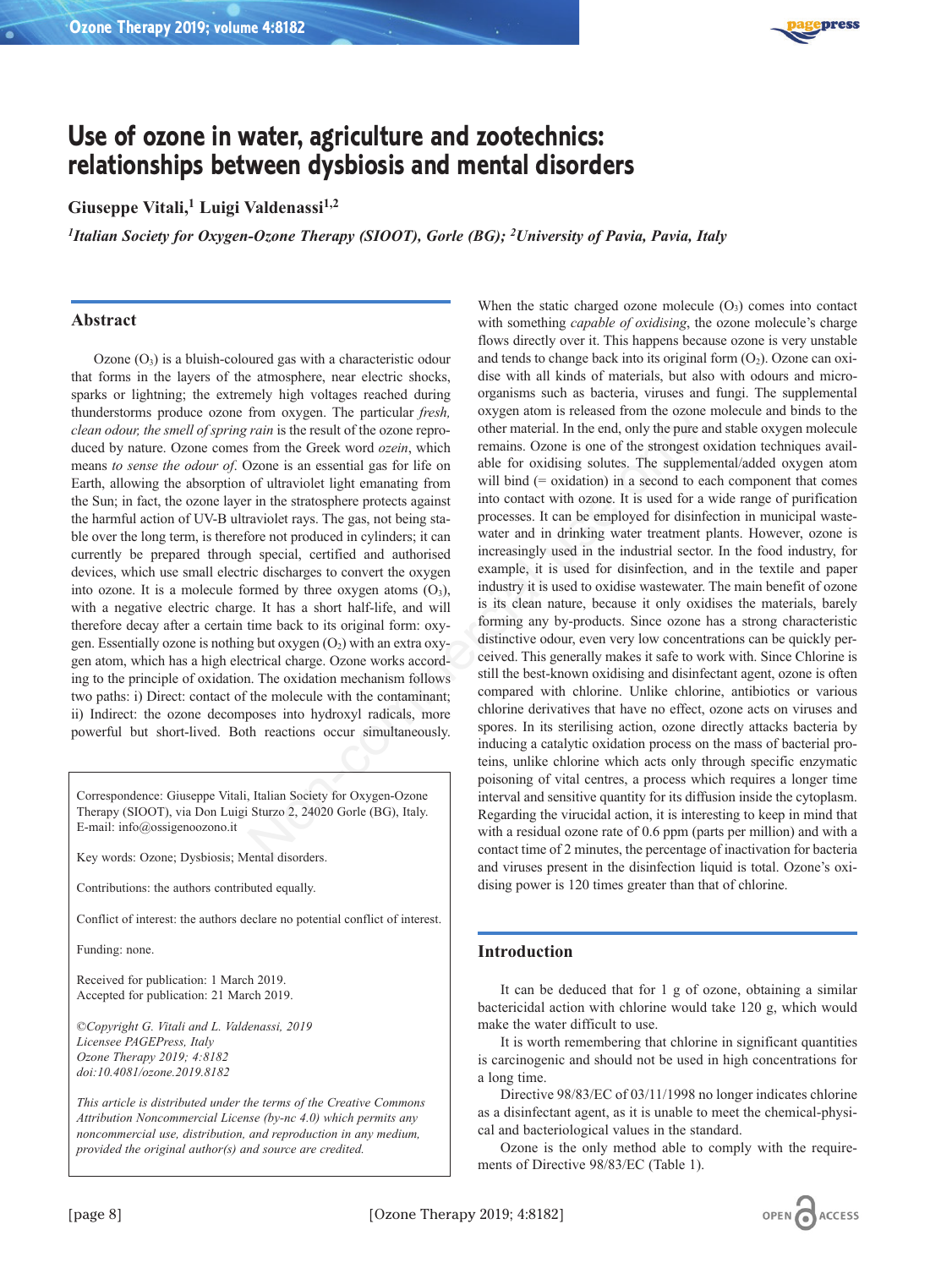

To date, based on current legislation on the matter, the water from aqueducts still has chlorine added, the limits of which are highlighted in the table above.

From this it is important to note ozone's sterilisation abilities against viruses and bacteria that may be present in the water we normally take in for food purposes.

An important characteristic of ozone is that in the course of its action it does not give rise to negative additional or substitute products, but develops beneficial oxygen. Unlike chlorine, ozone does not produce appreciable residues at the end of its sterilisation action.

[Ozone,](https://www.austinozone.com) even if dosed in excess, after about 5 minutes of contact is completely transformed into oxygen, with a significant enrichment of oxygen in the water. In fact the water normally has 20/25 parts of oxygen, while with this treatment 80/120 parts of oxygen are obtained. For purifying water and air, it is necessary to produce ozone on site. Due to its short half-life, the ozone decays soon after being produced. The half-life of ozone in water is about 30 minutes, which means that every half hour its concentration is reduced by half compared to the initial concentration. For example when you have 8g/l, the concentration is reduced every 30 minutes as follows: 8; 4; 2; 1; *etc*. In practice the half-life is shorter because it can be influenced by many factors. These factors are temperature, pH, concentration and type of solutes. Since ozone reacts with all types of components, its concentration will be reduced rapidly (Table 2).

Thanks to its oxidising power, ozone is used to: i) disinfect; ii) sanitise; iii) deodorise; iv) fulfil various uses in the healing field.

In destroying algae and bacteria, inactivating viruses and oxidising many organic and inorganic contaminants present both in air and in water, it can therefore be used in various sectors and environments: i) hospitals; ii) rest homes; iii) schools; iv) kitchens (canteens, restaurants, hotels); v) sports centres; vi) industry; vii) Food laboratories; viii) Butchers; ix) Fishmongers.

The industrial uses of ozone include: i) disinfecting surfaces intended for contact with food; ii) disinfecting meat from mould and yeast spores; iii) disinfecting fish from mould spores and bacteria; iv) disinfecting fruit and vegetables from mould and yeast spores; v) oxidising chemical water pollutants (iron, arsenic, hydrogen sulphide, nitrites and organic complexes); vi) aiding the flocculation of sludge active in water purification; vii) cleaning and bleaching fabrics; viii) disinfecting public areas; ix) disinfecting and deodorising in craft activities; x) disinfecting and deodorising all hotel and restaurant environments, rest homes, schools, cinemas, *etc*; xi) disinfecting water in aqueducts; xii) disinfecting water in swimming pools; xiii) disinfecting water destined for bottling. If-life is shorter because it can be influ-<br>
Since colors are temperature, pH, concen<br>
since cozone reacts with all types of commendiance condition, ozo<br>
interediate cozonation, oxone is used to: i) disinfect; ii)<br>
iiii)

The application of ozone in treating drinking water. The typical scheme of a purification plant for traditional surface water is as follows: i) pre-oxidation with chlorine; ii) flocculation with chemical agents; iii) sedimentation; iv) filtration; v) accumulation; vi) final disinfection again with chlorine.

Potential problems: i) insufficient removal of organic compounds; ii) formation of trihalomethanes with the oxidation of organic material; iii) presence of taste and odour; iv) no removal of algal toxins; v) inadequate disinfection: Protozoa such as Cryptosporidium, Giardia Lamblia (cyst-resistant forms). The water does not comply with legislative limits.

The scheme of a purification plant for surface water with ozone is composed as follows: i) pre-oxidation with ozone; ii) flocculation with chemicals; iii) sedimentation; iv) intermediate oxidation with ozone; v) sand filtration; vi) post-oxidation with ozone; vii) granular activated carbon (GAC) or sand filtration; viii) accumulation; ix) final disinfection with UV; x) disinfection of network coverage.

The use of ozone leads to:

i) Improved coagulation, ozone produces the polarisation of the

molecules increasing aggregation capacity, improves sedimentation, reduces the presence of organic compounds, leads to savings in the use of chemicals and in management.

- ii) Oxidation of iron and manganese: ozone transforms soluble salts into insoluble oxides or hydroxides, the hydroxides and metals are easily removed through sedimentation, organic compounds bound to iron and manganese are not oxidised with air or oxygen, chlorine does not oxidise manganese.
- iii) Taste and odour control: the presence of flavours and odours in water is often due to the chlorination of natural organic compounds such as phenols, hydrogen sulphides, algae, *etc*.  $Chlorine + phenols = flavour + toxic compounds, with the oxi$ dation of organic compounds with ozone: no taste and odour, no toxic compound.
- iv) Oxidation precursory to the formation of trihalomethanes, ozone destroys the organic compounds precursory to the formation of trihalomethanes (Resorcinol, Aniline, Phenols and Polyphenols, Benzoic Acid, Salicylic Aldehyde), ozone destroys the precursors.
- v) Algae and By-products, algae can be treated in two steps, in pre-oxidation before flotation or filtration by direct action, or in intermediate ozonation, ozone reduces toxins, taste and odours produced by algae.
- vi) Elimination of Nitrites in groundwater, ozone transforms NO2 (Nitrites) into NO3 (Nitrates) in pre- or inter-ozonation.
- vii) Oxidation of sulphides, in subsoil waters, often responsible for bad odours, smell of rotten eggs.

In combination with sand or GAC filtration, ozone has the ability to procure organic material reduction, colour removal, pesticide reduction and disinfection, and significantly reduce many other micropollutants. These are substances present in low concentrations that are difficult or impossible to remove with conventional treat-

## **Table 1. Characteristics of ozone.**

| <b>Action</b>                              | <b>Chlorine</b>        | <b>Ozone</b> |
|--------------------------------------------|------------------------|--------------|
| Odour                                      | Unpleasant             | None         |
| Colour                                     | Tending towards yellow | <b>None</b>  |
| Antiviral activity                         | <b>None</b>            | High         |
| Antibacterial activity                     | Variable               | Broad range  |
| Destructive activity on algae and protozoa | Slight                 | High         |
| Destructive activity on fungi              | Slight                 | High         |
| Destructive activity on spores and cysts   | Slight                 | High         |
| Activity on organic molecules              | <b>None</b>            | High         |

#### **Table 2. Resistance of ozone in water based on temperature.**

| <b>Temperature</b> | <b>Days</b>      | <b>Hours</b>             | <b>Minutes</b> |
|--------------------|------------------|--------------------------|----------------|
| $40^{\circ}$ C     | 0                | 0                        | 32             |
| $35^{\circ}$ C     | $\theta$         |                          | 5              |
| $30^{\circ}$ C     | $\left( \right)$ | $\overline{\mathcal{L}}$ | 12             |
| $25^{\circ}$ C     |                  | 4                        | 32             |
| $20^{\circ}$ C     | $\left( \right)$ | 10                       |                |
| $15^{\circ}$ C     | $\theta$         | 22                       | 9              |
| $10^{\circ}$ C     | 2                | $\overline{\mathcal{L}}$ |                |
| $5^{\circ}$ C      |                  | 22                       |                |
| $0^{\circ}$ C      |                  | 22                       |                |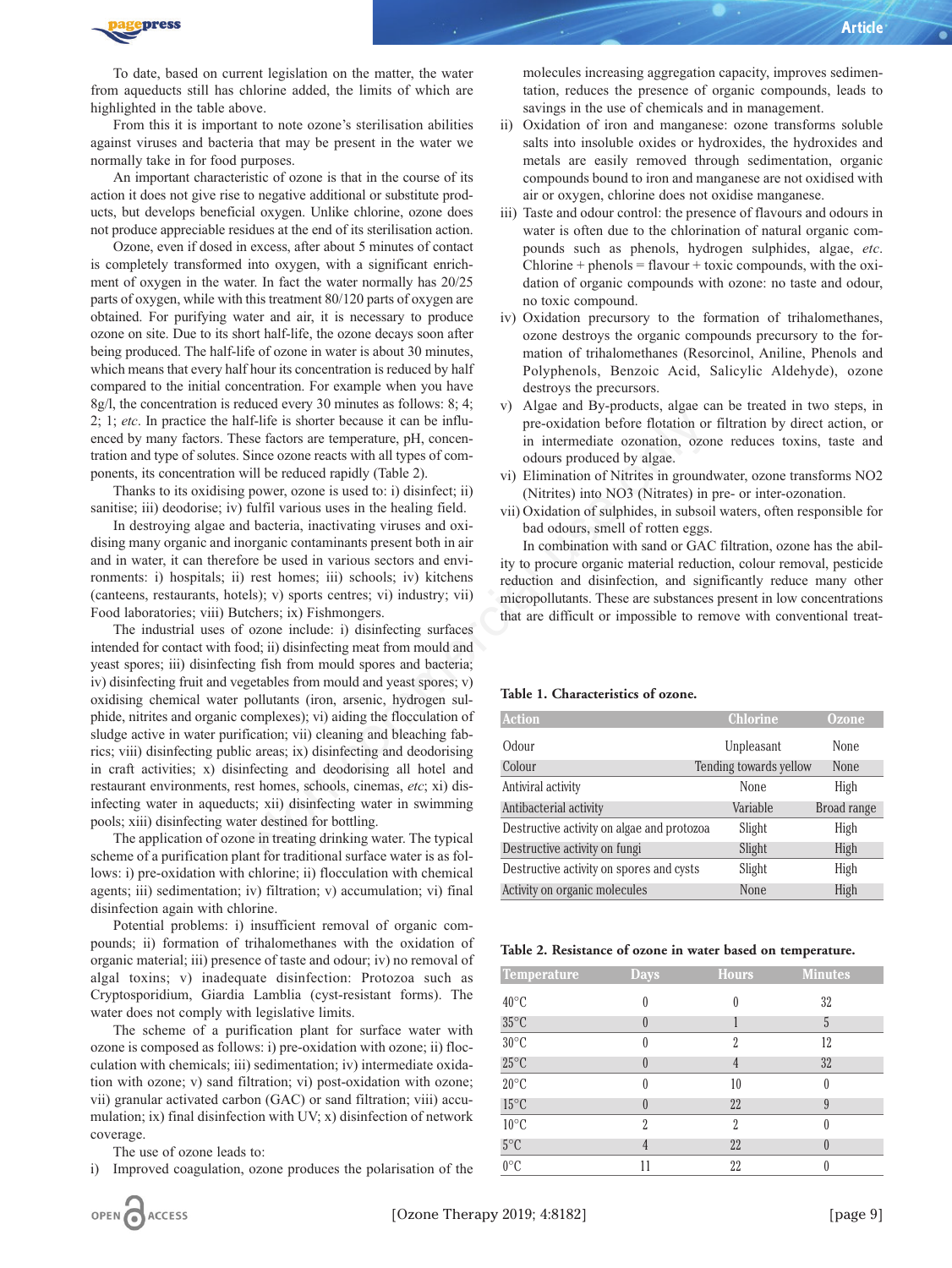ment technologies. Substances that relate to hormonal functions, and which can be for example fragrances, sun protection creams, beauty or cleaning products, pharmaceuticals and personal care products. The presence of these micropollutants has a negative impact on our ecosystem, on fish, with evident phenomena of effects on male sexuality and therefore a decrease in male fertility, an impact on humans too, with a reduction in fertility, and an increase in tumour incidence. The use of ozone in drinking water treatment plants to obtain a safe result is very brief: depending on the situation, the contact time can range from 2 minutes to a maximum of 10 minutes, with dosages ranging from 0.5 to 5 gO3/m3. Among ozone's many merits is also that of not being dangerous to humans and pets if exposed for short periods, as within minutes of being produced it decomposes completely, turning back into oxygen.

Ozone is produced by means of Multiossigen generators, suitable electronic equipment that allows the creation of gas through controlled electrical discharges.

The Multiossigen generator takes oxygen, composed of two  $O<sub>2</sub>$ atoms, and joins it with a third oxygen atom, forming the ozone molecule  $(O_3)$ .

There are no residues to dispose of and the treatment can be properly controlled whenever wanted.

Ozone is a gas that penetrates everywhere, which is why, if produced in adequate quantities, it can be defined as having *global coverage*.

The reliable advantages of using ozone can be summarised in the following points: i) oxidising power; ii) it does not cause secondary pollution, (after the reaction, the ozone degrades to molecular oxygen and does not leave harmful residues); iii) it degrades pollutants, without transferring the pollution to other phases; iv) the strong disinfection and oxygenation avoid corrosive and fermentative phenomena with consequent odour emissions, even in the case of prolonged stops; v) great dosing flexibility and simple installation (which minimise costs for management and operative control); vi) it sanitises and deodorises environments without using chemicals and without leaving any residue; vii) it does not produce sludge or concentrates; viii) it improves the general characteristics of water and increases the biodegradability of wastewater; ix) after ozone treatment the wastewater is already disinfected, thus avoiding the use of chlorine compounds and therefore the formation of toxic organic by-products.1-20 ispose of and the treatment can be<br>
verywhere, which is why, if<br>
avanted.<br>
arates everywhere, which is why, if<br>
accurred many years ago in Chicago, wi<br>
atates everywhere, which is why, if<br>
cocurred many years ago in Chica

#### **Microbial properties of ozone**

While in developing countries Typhoidal Salmonella and Cholera Vibrios are typical bacteria transmitted by water, in developed countries this can represent a vehicle for Salmonella Typhimurium, for some types of vibrios such as Vibrio Vulnificus, *e.g*. Aeromonas.

Hydrophilus, also present in alpine waters, and Legionella Pneumophila, also present in volcanic waters (45°-50°) and in air conditioning systems.

In surface waters cyanobacteria, producers of entero- and neurotoxin, are relatively frequent, not to mention dozens of other bacteria, viruses and protozoa that often combine with each other in *biofilms*, and which in turn protect the microorganisms that compose them.

Disinfection means purification of the medium until it becomes incapable of causing infectious diseases in humans, animals and plants that come into contact with the medium (especially water).

On various germs, ozone is one of the most effective disinfectants, acting in concentrations equal to fractions of ppm and in a short time.

Because of its high oxidising potential, ozone oxidises the cellular components of the bacterial cell wall by penetrating into the



cell. Once inside, it oxidises all the essential components (enzymes, proteins, DNA, RNA).

During this process the membrane is damaged and the cell dies.

#### **Sporicidal, fungicidal and protozoicidal properties**

As well as its bactericidal and virucidal activity, ozone has sporicidal, fungicidal and protozoicidal properties.

As a sporicide, ozone does not only have scientific interest; since the early 1980s ozone, recognised as a safe substance to use, has been approved as a disinfectant to be added to bottled water, then to water used for freezing poultry, storing eggs, *etc*. all processes for which spore inactivation is essential.

In-depth research has demonstrated the gas' effectiveness on spore-forming bacilli such as:

*B. Cereus*, *B. Megaterium*, *C. Clostridi*, *etc*.

Finally, as regards ozone's protozoicidal effect, we recall that in Europe the most well-known diseases due to these parasites are: Amebiasis, Toxoplasmosis and Malaria.

Entamoeba Histolytica is not the most sensitive protozoan to ozone, although the active percentages of the gas remain rather low; on the other hand, this protozoan is also relatively resistant to chlorine as shown by some epidemics, such as the one that occurred many years ago in Chicago, where water (badly) treated with chlorine was used.

The specific activity of ozone on amoebas is nowadays of great relevance in preventing nosocomial pneumonia from Legionella Pneumophila, a germ that develops most commonly in hot water. While intestinal infections due to water contaminated with Giardia are well known, those caused by Cryptosporidium are less known, although in recent times, in addition to single cases of gastrointestinal infections, it has caused dozens of epidemics.

Both Giardia and Cryptosporidium are present in the waters of all the world's rivers. Since common filtrations cannot guarantee the elimination of protozoa, we recall that ozone is active against Cryptosporidium at very low concentrations and in a short time, while Giardia is sensitive to even lower ozone concentrations.

In water, therefore, there are many pathogenic microorganisms, such as bacteria, viruses and protozoa. Bacteria are singlecelled organisms of sizes ranging from 0.1 to 10 microns. The most commonly known species are *E. Coli* and Salmonella.

Viruses are a very small group that can cause infections. They are found in animals, plants and humans at the intracellular level. Viruses differ from bacteria in that they have no cytoplasm or cellular organelles. A virus or virion particle is just a small lump of genetic material (DNA or RNA) surrounded by a blanket of proteins. There are only a few types that contain a cell membrane. The size of a virus can be between 0.01 and 0.1 microns. Examples of commonly known viruses are Rotavirus and the pneumonia virus. Protozoa are single-celled organisms that contain a nucleus. They are very mobile and feed on solid nutrients. They can be found in water, where they are a source of food for fish and other aquatic animals. Protozoa vary in size from 1 to 20 microns. Some examples of protozoa are Cryptosporidium and Giardia Lambia.

For most disinfectants, protozoa are the most resistant, followed by viruses; bacteria rarely resist disinfection.

Protozoa have caused many epidemics in the United States and Great Britain through drinking water. In many cases, the drinking water met bacteriological quality standards. As a result of the resistance of Cryptosporidium and Giardia in the environment and their resistance to disinfectants, the direct purification of surface water was in accordance with very strict quality requirements.

Protozoa spread quickly through the environment as oocysts (spores), which live longer and are more resistant to disinfectants than bacteria or viruses. In general, Cryptosporidium causes more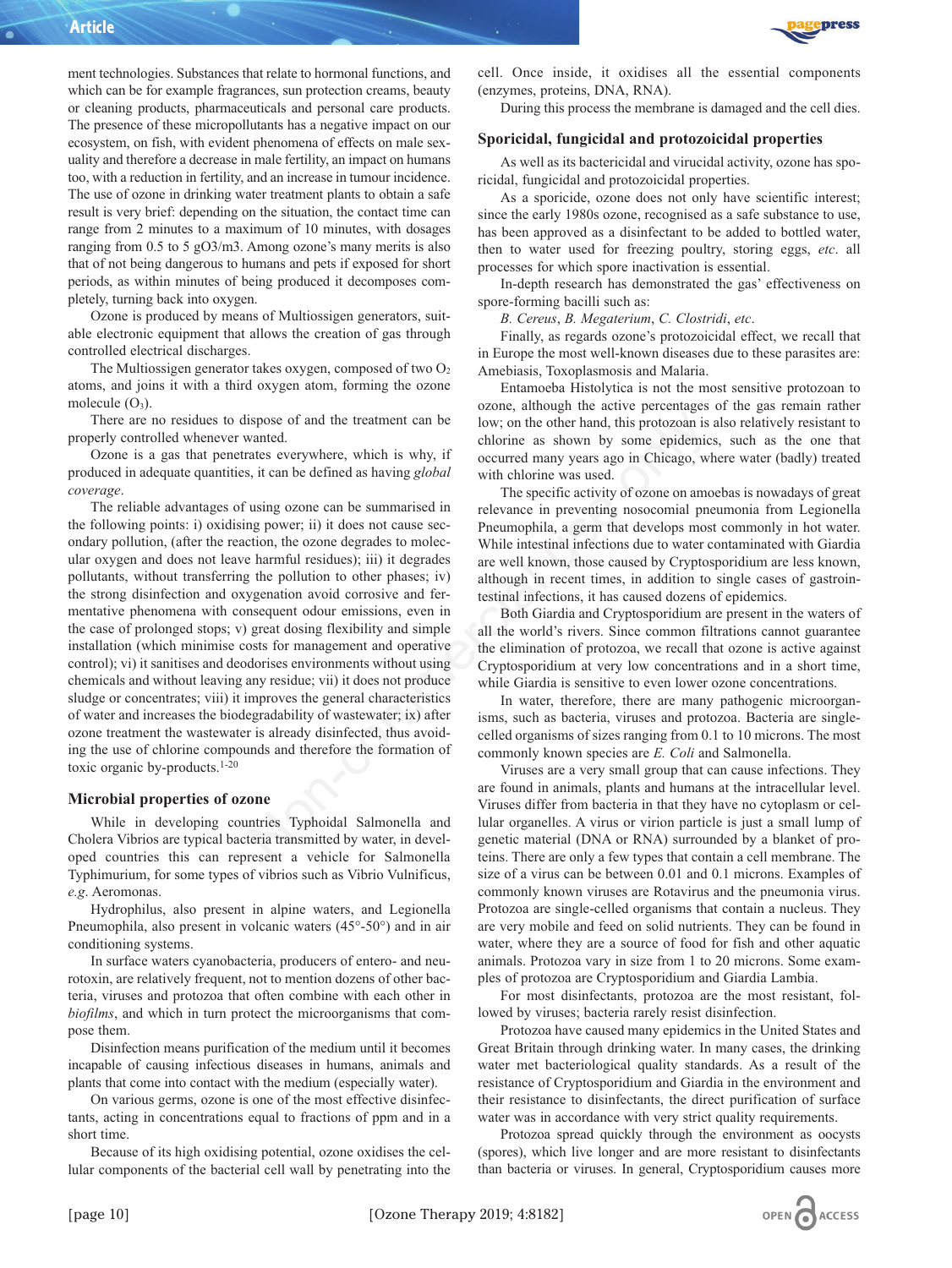

problems for the treatment of drinking water than Giardia, as the former has a size of 4-5 microns which makes it difficult to remove by conventional filtration, while the latter has a size of 8-14 microns, which makes it easier to remove by conventional filtration.

Furthermore, when pool water or drinking water is treated with conventional chlorination, Cryptosporidium is insufficiently deactivated.

Alternative treatment methods, such as ozone and UV disinfection, seem to have the ability to sufficiently inactivate the oocysts.

As mentioned previously, the oxidising power of ozone is 120 times that of chlorine, and is used to neutralise exhaust gases containing sulphate; or in sports environments to sanitise spaces (gyms, locker rooms, bathrooms, communal rooms), or even in sports cosmetics (massage products and creams); or in spa treatments (such as balneotherapy, which treats venous and lymphatic insufficiency).

In our tap water, defined as *potable*, and which is certainly frequently checked, concentrations of arsenic, ammonia, chromium, pesticides, chemical fertilisers and many other not particularly healthy substances are allowed by law, in non-excessive doses.

This water is also chlorinated to eliminate bacteria, but has no effect on viruses and other pollutants.

Chlorinated water destroys vitamin E, which is very important as an antioxidant and specifically for the health and well-being of the skin.

Chlorine is derived from sodium hypochlorite, the same one used to make bleach. The quantity that goes in is different, but nevertheless highly carcinogenic over time. These toxins also accumulate within our cells day after day.

Bottled mineral water is extracted from aquifers, and if these are polluted, then to a different extent so is the mineral water.

The springs it is taken from receive water from the rain: it does not have a preferential route, avoiding pollution of rivers and land, and considering the large quantity of chemical waste produced by our consumer society, most of which inevitably ends up in the water, it is very likely that many elements can be found in the bottles which are certainly not healthy. Thus in its easy, then, to understand the publishinal polluminate bacteria, but has no<br>
youty vitamin E, which is very important functioning of the human organism.<br>
freally for the health and well-being of the human organ

The bottles, when filled, should not be exposed to the sun, because with the heat the bacterial quantities that may already be present increase in number.

Our body is mostly composed of water. All our organs depend on water and contain it in large quantities. We can really say that without water there is no life, but at the same time that the quality of life depends on the quality of the ingested water.

Consider that the amount of water present in our body ranges from an average of 75% in a young child to around 50% in an elderly person.

After all, it is clear: in adults and the elderly, the skin is drier and less elastic, the tissues are less smooth and tense, the sign of pressure exerted on the skin by the thumb remains visible for longer. The biological age of the skin of the whole organism is easily determined by its state of hydration. Even the bones contain water, although to a much lesser extent than the soft tissues.

40% to 50% of our body water is contained within the cells, and constitutes the so-called intracellular fluid. The remaining 20% is found in the interstices between the cells: this is the extracellular fluid.

There is an abundance of potassium in the intracellular environment and sodium in the extracellular environment. The correct balance of this natural stock is indispensable for life and for the correct performance of metabolic functions.

Water is by nature a solvent. It has the function of dissolving and transporting the main nutrients in all the cells, promoting digestion, ensuring thermoregulation (including through imperceptible sweating), and transporting waste out of our organism through the excretory organs.

Water also acts as a shock absorber for the most delicate organs such as the eye, the inner ear and the brain.

The vital functions we have listed here probably do not even represent the total number, due to the fact that some of the very important activities carried out by water are still only half-known: that of acting as an antenna or information transmitter, or that of being a kind of reservoir of memory or battery capable of recharging our vital energies. In short, the water we drink does not only quench our thirst or refresh us, but rather carries out a large number of irreplaceable functions, which in some ways are still unknown.

Let us reflect only on this: the human body is *immersed* in water. The body of an adult, in which the presence of water is around 65%, will contain 40-50 litres.

Due to reduced ability to sort sensory impulses, in old age the feeling of thirst also decreases.

If the water content in the cell falls below 50%, vital processes are paralysed, often irreversibly.

During his lifetime, a man drinks about 25,000 litres of water.

It is easy, then, to understand the importance of water, both from the quantitative and qualitative point of view, for the perfect functioning of the human organism.

We can therefore reiterate that *water is the main component of the human body* and that *not all water is the same.*

Here then are the fundamental reasons for drinking a lot of water that is truly pure and rich in oxygen: dehydration, even of 1- 2% of body weight, decreases our strength and makes us feel tired.

It is essential for the proper functioning of our digestive system, the cardio-circulatory system and all the other organs and systems. In 2002, a study stated the thesis that a good water supply decreases the risk of a cardiac event by about 41%.

Reduced intake can be a cause of headaches.

The amount of water it is necessary to drink in normal conditions can be calculated using the following formula: weight in kg ×3:100. Example: 70×3=210:100=2.1 litres of water needed.

Drinking impure and inadequately oxygenated water can cause toxic substances to build up inside our cells, which can cause a lot of damage: i) liver deposits and poisoning; ii) renal and biliary calculi; iii) vascular problems; iv) cellulite; v) headaches; vi) weight increase; vii) intestinal dysmetabolism (dysbiosis).

The FDA (the U.S. Ministry of Health) currently certifies that ozone is the best agent capable of destroying all pathogenic germs in water purification, and simultaneously also destroys all pollutants. Free of toxic elements, of bacterial and viral charges, it has an appropriate magnetic polarisation, which means re-establishing correct cell polarisation with the restoration of intra- and extracellular exchanges.

Daily use of hyperozonated water is widely employed in treating numerous gastric diseases such as helicobacter pylori gastritis, eliminating the bacterium after about fifteen days of taking hyperozonated water, thus avoiding the use of antibiotics.

Oral intake of two to four glasses a day is a very effective treatment for: i) colitis and diseases of the large intestine; ii) chronic cystitis; iii) intestinal dysbiosis; iv) irritable colon, colon cleansing (rectal irrigation); v) helicobacter; vi) gastric reflux; vii) acidosis; viii) rhinitis (endonasal washes); ix) vaginitis (vaginal lavage); x) halitosis; xi) gingivitis, mouth ulcers; xii) inflammation of the eye (periocular washes); xiii) cellulite and overweightness; xiv) conditions of oxygen deficiency; xv) increases immunity levels and defences against most diseases.

A healthy organism has a normal Microflora, which not only constitutes a barrier to infections, but also has other useful and necessary functions for maintaining good health.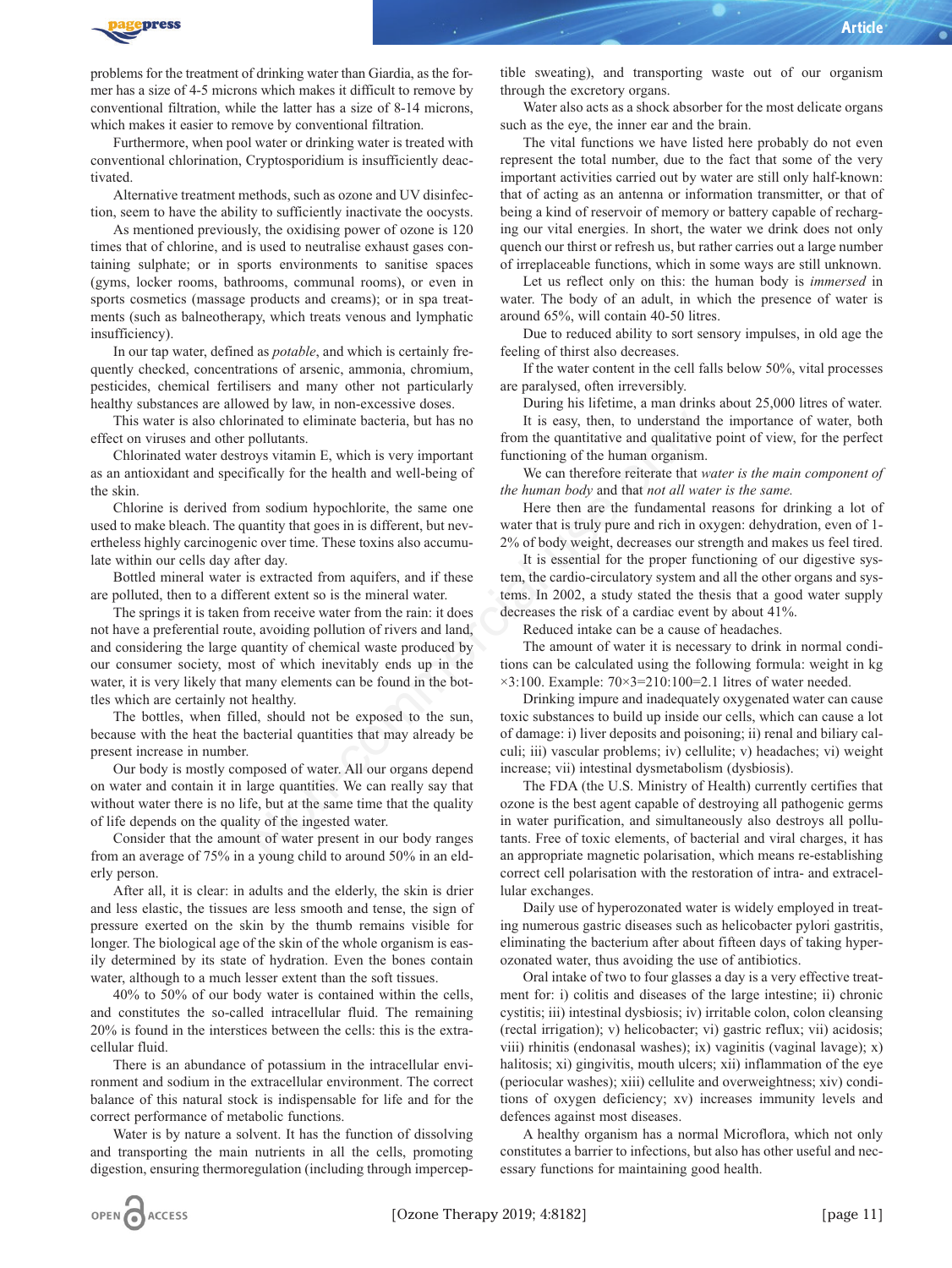It is important for the antagonistic defence function against pathogenic germs and harmful bacteria, thanks to the production of natural antibiotics and bacteriocins.

We define Eubiosis as the situation in which there is a balance between the intestinal flora and the organism; in this case the symbiosis becomes advantageous to both.

Human health is regulated by the *superorganism* represented by the intestinal microbiota, which is the entire bacterial population that occupies the central part of the human digestive system, consisting of about 3 million genes which have existed for 5 billion years.

The microbiota is in fact composed of a number of bacteria 10 times the total number of cells that make up the entire human body, and of more or less 4 million different types of bacteria.

The intestinal microbiota, ultimately, represents a world within us whose main task is to perform various functions, ranging from metabolising certain nutrients to defending the body, from synthesising vitamins to regulating the immune system's activity.

Dysbiosis, on the other hand, is defined as when there is an alteration of this microbial ecosystem, with disturbance and gradual alteration of the normal bacterial flora.

We talk about *intestinal dysbiosis* to indicate a set of symptoms and functional gastrointestinal disorders that can evolve, involving organs and systems far from the colon, through microbial lymphogenic seeding with blocking of mucosa-associated lymphoid tissue (MALT) – a widespread lymphoid tissue at the level of the mucous membranes such as the gastro-intestinal tract, the urogenital tract, the thyroid, the lungs, the eyes and the skin; these formations are not organised to form organs of the lymphatic system but rather as lymphatic nodules or isolated cells – and gut-associated lymphoid tissue (GALT) – the part of the immune system present in the digestive tract. GALT is an example of lymphoid tissue associated with the mucosa, which is responsible for protecting the mucous membranes from attacks by pathogens, both in the primary and secondary response.

The gastrointestinal system represents a way of communication with the external environment and is largely populated by potentially pathogenic microorganisms (especially the intestine), and therefore a strong presence of the immune system at the level of the mucous membranes is necessary to ensure control of these populations.

In the intestine there are between 100 and 200 lymphatic stations (Peyer's patches) equal to 50/80% of our immune system, so the failure of this defensive system has very serious consequences. We also recall that there is a strong static increase in serious colon diseases (diverticula, polyps, ulcerative colitis, tumours, *etc*.).

Therefore, for a whole series of reasons, this *good* intestinal flora, formed by billions of bacteria that live in symbiosis with our organism, carrying out tasks fundamental to our health (*e.g*. producing B vitamins), is gradually altered and destroyed, and replaced by other *bad* bacteria, which better adapt to an unbalanced gut condition.

These bacteria, mostly anaerobes (fungi, moulds, candida, *etc*.), survive and duplicate in the absence of oxygen, produce air formation, fermentation, putrefaction and toxic substances (ammonia, phenol, cadaverine, putrescine, *etc*.) that are reabsorbed by the capillaries, causing poisoning of the whole organism.

Dysbiosis currently represents a social problem affecting between 30% and 60% of patients who undergo gastroenterological examinations, very frequently and significantly caused by functional alteration of the colon's mucous membrane and changes to the intestinal bacterial flora, with consequent alteration of the latter's composition.

The key role of intestinal microflora in the gastrointestinal

ecosystem is primarily in anti-infective immune modulation, secondly in inflammatory modulation (cytokines), and lastly in autoimmune responses and allergies.

The intestinal epithelium is the most extensive and most critical interface between the organism and its environment; it has an extension with microvilli of 2000 square metres and has the function of a first barrier.

If we consider the vast surface of the gastrointestinal mucosa and its great absorption capacity, it will be understood that an alteration of the intestinal conditions generates many toxic substances (toxins) which, after being released into the circulation through the blood and lymphatic pathways, are distributed in various parts of the body, creating multiple dysfunctions and pathologies.

Many people suffer from it, displaying many of these symptoms: i) excess gas and flatulence; ii) indigestion; iii) halitosis; iv) delay of faecal transit with abdominal spasms; v) decreased absorption of water and salt with diarrhoea; vi) excessive absorption of water and consequent constipation; vii) conditions involving alteration of the dermis (acne, cellulite, herpes, *etc*.); viii) metabolic alterations; ix) mood changes; x) sleep disorders; xi) asthenia; xii) headaches; xiii) allergies; xiv) vaginal candidiasis; xv) dysmenorrhea.

There are many and varied reasons why this delicate balance is altered: i) food-related: intolerances, diets lacking in fibre or vegetables, excess sugar, alcohol; ii) iatrogenic: drugs (cortisone, painkillers, anti-inflammatories, antibiotics, laxatives, immunosuppressants, radiotherapy, oral contraceptives, psychotropic drugs such as antidepressants and anxiolytics); iii) smoking; iv) work environment; v) irregular lifestyles; vi) pollutants: dyes, preservatives, pesticides, heavy metals such as aluminium, mercury, lead, cadmium; vii) pathological: hepatopathies, chronic pancreatitis, intestinal infections, musculoskeletal pains; viii) neurogenic: prolonged stress, psychic traumas that act through immunological and endocrine mechanisms; ix) paediatric: immunity of gastrointestinal mechanisms. terial flora.<br>
asthenia; xii) headaches; xiii) allergies;<br>
bisoirs to indicate a set of symptoms<br>
xv) dysmomethear.<br>
alisorders that can evolve, involving<br>
There are many and varied reasons whe<br>
the colon, through microbi

We can have different types of dysbiosis:

- i) Fermentation dysbiosis: mainly affects the stomach and small intestine, and is caused by a diet that is too rich in carbohydrates. The main symptoms are poor digestion, abdominal bloating, meteorism and flatulence.
- ii) Putrefactive disease: typical of western populations, a diet that is too rich in protein (diet rich in fat and meat and low in fibre). It mainly affects the colon. The main symptom is constipation.
- iii) Fungal disease (candida and excess yeast): a variant of fermentation dysbiosis, is due to the overgrowth of saccharomycetes or candida; promoted by a diet rich in sugars and low in fibre. The main symptoms are diarrhoea, bloating, anal itching, asthenia, allergy to antibiotics or other substances, hives, abdominal cystitis, mycosis in other areas. Food intolerances: yeast, bread, milk and derivatives, beer, and in part cereals. Diagnosis: evidence in faeces or other places, agglutination test, IgE anti-candida, IgE anti-yeast. Antibiotics make the situation worse.
- iv) Sensitisation dysbiosis: an abnormal immune response to components of physiological microflora can contribute to the pathogenesis of: IBD (inflammatory bowel disease, chronic intestinal inflammatory diseases, are a group of nosological entities characterised by the presence of chronic inflammation in the absence of infectious aetiology. The two most important ones in this group are Crohn's disease and ulcerative rectocolitis; spondyloarthropathy and other connective diseases or dermatological diseases such as Psoriasis or Acne.

Laboratory data: alterations of transaminases and alpha-amylases, stool test, faecal pH (in the case of normal intestinal flora, the pH of the large intestine corresponds to a value between 5.5

OPEN ACCESS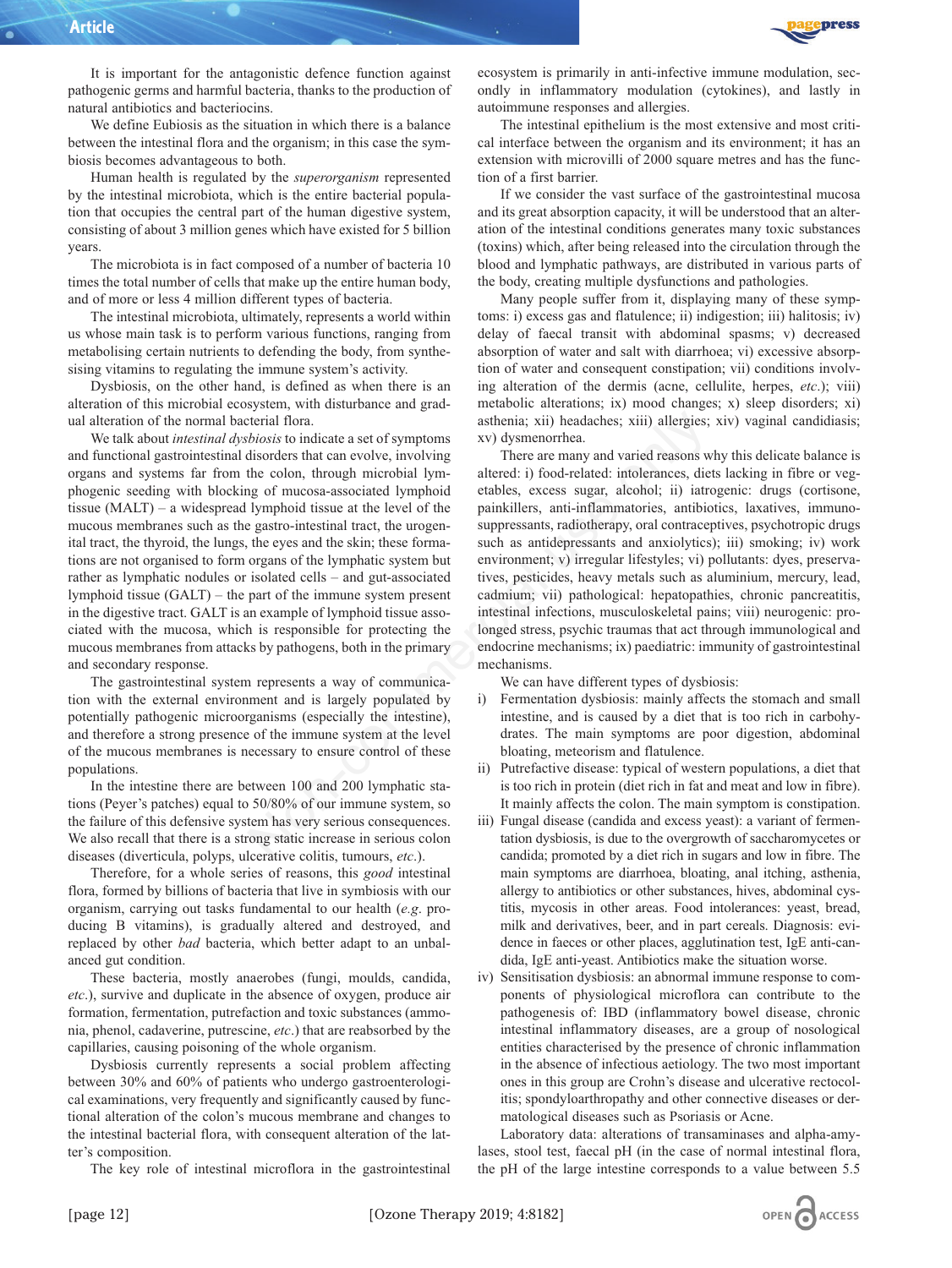

and 6.0 from infancy to adulthood. Values higher than pH 6.0 are already suspect); the indole test on urine (urine normally contains small amounts of indole equal to 4-20 mg in 24 hours). In the case of severe intestinal dysbiosis, skatole is also present in the urine.

As regards the therapeutic approach to the pathology, it must be remembered that the complexity of the pathogenetic and physiopathological phenomena that characterise dysbiosis must necessarily involve, from the therapeutic point of view, an integrated intervention that aims, on the one hand, to act on the host, and on the other hand, at homeostatic balance of the intestinal microclimate and restoring the balance between the different bacterial species.

Treatment for intestinal dysbiosis must focus on changing eating habits:

- i) Eating fruit separately from meals;
- ii) Eating meals at the same time;
- iii) Drinking at least 1.5 litres of water per day (increasing the quantity in summer);
- iv) Respecting the correct food associations (raw and cooked vegetables must be associated with cereals, or legumes, or protein concentrates such as seitan, tofu, soy, *etc*.)
- v) Consuming only one type of food at a time (especially protein) in the same meal;
- vi) Eating enough, neither too much nor too little (the stomach must be 2/3 full. 1/3 must be free from food for effective peristaltic activity. Gastric fullness is not synonymous with nutrition);
- vii) Not eating food after 10:00 pm (the pH drops considerably during the evening and night)

All cheeses and derivatives are the most acidifying foods par excellence, followed by animal proteins and refined grains and derivatives; conversely, the most alkalising foods are fruit and all vegetables and greens.

Acidifying foods divided by group are shown in descending order:

- A) Dairy products and derivatives: grana cheese, mozzarella, pecorino, emmental, camembert, eggs, soft fat cheese, whole yoghurt, pasteurised whole milk, ice cream.
- B) Animal protein: canned beef, salami, boiled trout, beef steak, chicken, lean pork, cod fillet, sausages.
- C) Refined flours and cereals.
- D) Fruit, vegetables and greens in general are by far the most alkalising.

So taking into account their glycaemic index, during the day the choice of foods should follow the following indications: i) favour foods with a medium-high glycaemic index in the morning; ii) avoid foods with a high glycaemic index after 2:00 pm; iii) foods with a medium glycaemic index and low glycaemic load are allowed until 4:00 pm; iv) after 4:00 pm, only foods with a low glycaemic index, low glycaemic load and with low or medium acidifying power are allowed.

All this must be combined with a factor of fundamental importance: that of restoring the correct balance of bacterial flora through an appropriate combined treatment. The latter would have two functions, that of draining the gastrointestinal system and its functionally related organs (liver, pancreas, *etc*.), and preparing the colon for subsequent recolonising treatment with a mixture of oxygen-ozone and probiotics. In recent years, ozone therapy has proved to be a medical treatment with broad possibilities for application in many pathologies of the human body, and not only that, but also in many other fields. Its efficacy has been demonstrated for functional disorders of the colon and rehabilitation of intestinal peristaltic capacity (by rectal insufflation and above all hyperozonated water *per os*).

The therapy is well-tolerated by patients and does not present any side effects in the short or long term. Ozone therapy by rectal insufflation and hyperozonated water per os restores functionality to the intestine, with all the prerogatives for valid defence against bacteria, viruses and any other poisoning or dysfunction.

Ozonated water is widely used for various gastric pathologies such as *Helicobacter Pylori* gastritis, which become negative after about 30 days of therapy, thus avoiding the use of antibiotics, plus colitis, chronic diseases of the large intestine, and duodenitis.

Ozonated water is used to cleanse skin ulcers, in dentistry for pyorrhea and gum retractions and for buccal hygiene, stomatitis and paradontosis. In ophthalmology for treating conjunctivitis. In cosmetics to revitalise the skin.

Ozonated water has an antioxidant effect, thus succeeding in removing many invaders, including streptococci which cause pain. Ideal for bladder rinses in chronic cystitis and for vaginal washes in cases of infection. Ozonated water can be used to treat wounds and fungi.

It is worth highlighting the results obtained from work carried out from January 2012 to June 2013 by Dr. Fortunato Lo Prete and Dr. Francesco Vaiano.

The aim of the study, which lasted a total of 90 days, was to verify the effects induced by ozonated water and rectal insufflation on the overall state of well-being of 34 subjects suffering from intestinal dysbiosis.

The authors highlight how the  $O_2-O_3$  mixture is a valid aid for restoring the physiological status of the altered mucous membranes, thus ensuring again the digestive and detoxifying functions of the gastrointestinal tract.

At the beginning, after 45 days and at the end of the study, at 90 days, some of the typical subjective symptoms of the treated pathology were assessed (chronic asthenia, meteorism, halitosis, alternate bowel constipation alternating with diarrhoea, poor digestion, gastralgia, irritable colon, aerophagia and troublesome belching). itan, tofu, soy, *etc.*)<br>
Dr. Francesco Vaiano.<br>
The aim of the study, which las<br>
verify the effects induced by ozonate<br>
too much nor too little (the stomach on the overall state of well-being c<br>
sus to free from food for

The diagnosis was made by dosing two metabolites, indicating (dosed with the colorimetric method) and skatole (using the chromatographic method), in samples of biological fluids (urine).

The use of ozone in medicine is dictated by two general considerations, one based on the fact that ozone has direct and indirect effects on metabolism, and the other on the fact that it has biological effects.

#### **Effects of ozone on metabolisms**

- i) Acceleration in the use of glucose by cells due to increased glycolysis, which increases the availability of ATP in the cells and therefore in the tissues, especially nervous tissue.
- ii) Intervention on protein metabolism due to its affinity with sulphydryl groups, thus reacting with essential amino acids such as methionine and tryptophan or with cysteine which contains sulphur.
- iii) Direct reaction with unsaturated fatty acids which are transformed into water-soluble compounds.

#### **Biological effects of ozone**

- i) In the topical application there is disinfection and direct trophic action.
- ii) For the formation of peroxides there is a systematic antibacterial and antiviral effect. The antiseptic mechanism is similar to that which the body usually uses in the formation, by leucocytes used for bacterial phagocytosis, of a molecule with antioxidant properties, similar to that of  $O_3$ , *i.e.*  $H_2O_2$ . The germicidal effect of ozone depends above all on the presence of water and low temperatures. It also has a great ability to inactivate viruses (virusta-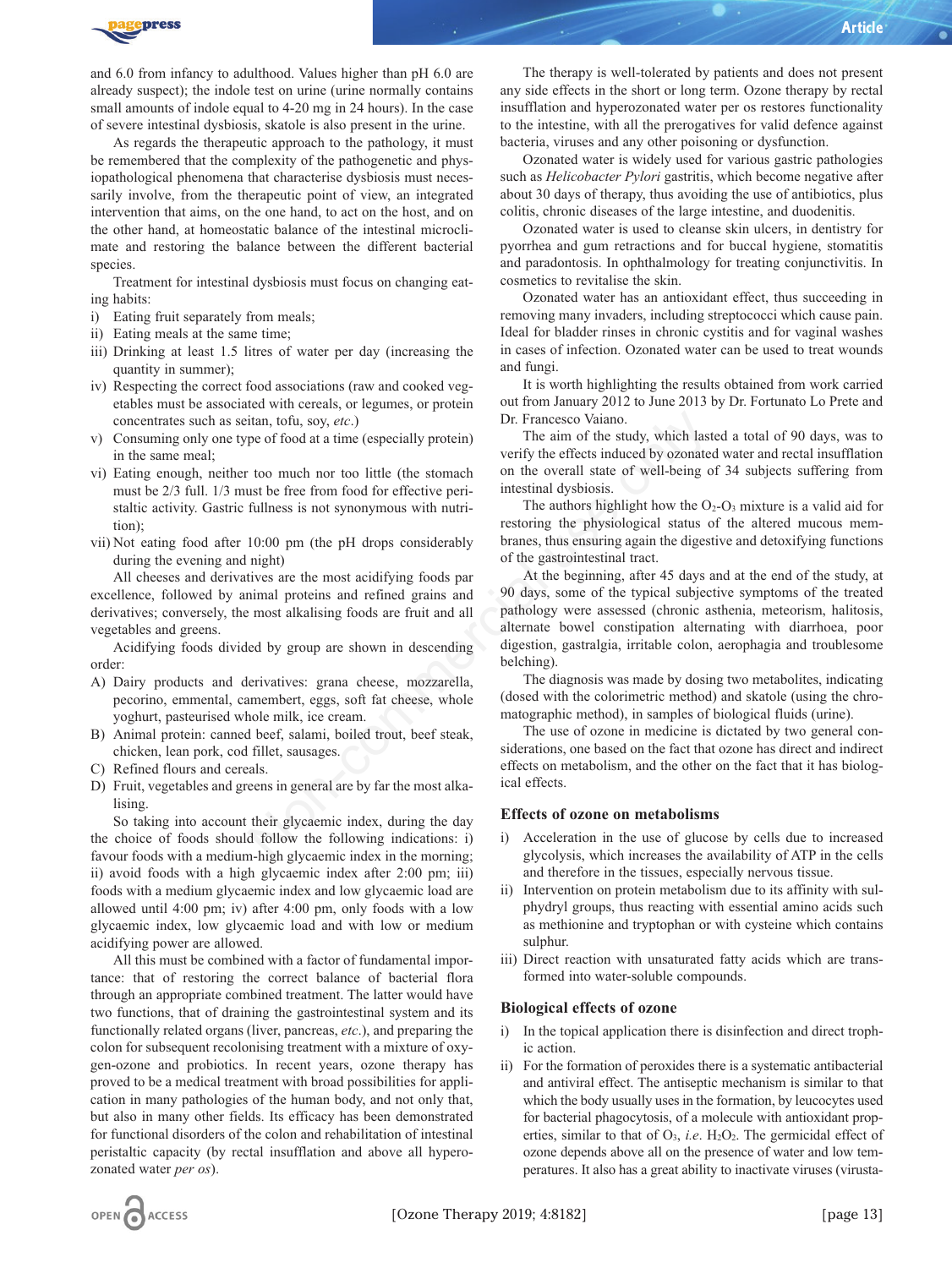

tic action), making them unable to adhere to cellular receptors on the target cell and then to replicate themselves.

While ozone has a virustatic action for viruses, for bacteria and in particular gram+ it has a bactericidal and above all direct action.

iii) At the level of the red blood cells, reducing the global blood viscosity causes an increase in both their deformability and 2.3-diphosphoglycerate (responsible for the release of  $O_2$  by haemoglobin to the tissues). This has, as its ultimate goal, a clear improvement of  $O<sub>2</sub>$  transport and therefore a rheological action.

#### **Effects of peroxides produced by ozone in phagocytosis**

During chronic infections the normal defensive processes are no longer able to destroy bacteria, due to insufficient formation of  $H<sub>2</sub>O<sub>2</sub>$ . It is at this level that I highlight the positive influence of peroxides formed during ozone treatment.

## **Influence of ozone in the metabolism of erythrocytes**

Peroxide formation facilitates direct activation of erythrocyte metabolism. The first step of the reaction consists in the ozone's interaction with the double bonds of the unsaturated fatty acids of the phospholipid layer in the erythrocyte membrane. With the intervention of the glutathione system, an activation of glycolysis takes place, which leads to an increase of 2,3-diphosphoglycerate, with relative facilitation of the release of  $O<sub>2</sub>$  in tissues by haemoglobin. The measure of the mass in the oriental data of the baseline value.<br>
The reaction consists in the oriental data of the unstantated fatty acids of<br>
system, an activation of glycolysis<br>
system, an activation of glycolysis<br>

#### **Materials and Methods**

The study was conducted on adults: 34 subjects were considered, without age and sex limits, including 23 females (67.6%) and 11 males (32.4%), aged between 27 and 62 years old (average: 43.9).

The hyperozonated water, produced by means of the OM3 ozonator (from the Multiossigen company) was administered in the quantity of 3 glasses of 125 ml each *pro die*.

Rectal insufflation was performed 3 times a week; the concentration of ozone (produced with the Multiossigen Medical 95 device) was 40 microg/ml, while the total quantity of the  $O_2-O_3$ mixture was 250 cc per session; the total concentration of ozone administered was 10,000 micrograms.

All patients were adequately informed about the use of the treatment method for controlling some typical symptoms of intestinal dysbiosis, and gave their consent for this type of therapy.

For admission to treatment, adult patients were examined who met the following inclusion criteria: adults (age: 18-70), males and females with intestinal dysbiosis, not severe, confirmed with clinical and instrumental examination, competent to give consent to the study after receiving adequate information, able to guarantee sufficient adherence to prescription therapy and motivated to stay with this study until completion.

All patients underwent an initial descriptive pain assessment and a pain threshold measurement, to exclude subjects with evident hyperalgesia.

For the evaluation of oppressive abdominal pain and discomfort caused by other disorders typical of dysbiosis, an analogicalvisual scale was chosen, according to the Scott and Huskisson model, considered a subjective measure with a single dimension, since it evaluates only one component of the pain at a time.

The analogical-visual scale is the visual representation of the extent of pain that a patient thinks they feel. The extent can take the forms of both a pain scale and a pain relief scale.

The optimal length to measure pain appears to be 10 cm.

One end indicates the absence of pain, while the other represents the worst pain imaginable. The scale was compiled by the patients, who were asked to draw on the line a sign representing the level of pain experienced. The distance measured in numerical value, starting from the end indicating the absence of pain, represented the magnitude of the pain, represented the magnitude of the pain experienced, at that moment, by the patient.

The analogical-visual scale was given to patients undergoing treatment using a mixture of oxygen and nitrogen, at the beginning of the recruitment (before treatment), after 45 days and at the end of treatment after 90 days, asking them to mark, on the line between the two extremes, the magnitude of pain or symptoms taken into consideration, compared to the previous evaluation.

The fundamental criterion for evaluating the effectiveness of the treatment consisted in the percentage of patients who, at the end of the treatment, had a significant reduction in the values of the symptomatology taken into consideration, equal to at least 10% of the baseline value.

## **Results**

The characteristics of the subjects treated are summarised in the tables, in time 0, at 45 and at 90 days, at the end of the treatment.

The data, which was certainly interesting, was the clear and certainly significant improvement from the statistical point of view of constipation, meteorism, abdominal pain, gastralgia and asthenia, evaluated by means of the analogical-visual scale, according to the Scott and Huskinsson model, in subjects treated with  $O_2-O_3$ mixture.

## **Discussion and Conclusions**

All subjects displayed a significant improvement even at the first check, which was decidedly more significant, from a statistical point of view, at the end of the study.

The results of the study made it possible to verify, first of all, that intestinal dysbiosis is a condition with a greater incidence than what the clinic lets us establish on the basis of subjective and objective symptoms.

On the basis of the results obtained, in terms of improvement of the parameters considered and the correlated symptomatology, the association between rectal insufflation of the oxygen-ozone mixture with the oral intake of hyperozonated water recorded quite encouraging results, to the point where the authors could conclude that this synergetic approach can be taken into consideration as a fundamental method in treating intestinal dysbiosis in those patients resistant to other treatments.

Considering that intestinal dysbiosis is a real pathology capable of involving the entire Regulatory System, such as to underlie the multifactorial pathogenesis of numerous other pathologies, above all chronic (allergies, immune deficiency diseases, rheumatic diseases, cardiovascular diseases, headaches, neuroses, *etc*.), it seems particularly important to carry out a diagnostic evaluation by evaluating the indole and skatole in the urine, both, as a preventive measure, in subjects in apparent good health, and for therapeutic purposes, in patients affected by chronic diseases of an allergic and/or degenerative nature, caused or aggravated by intestinal dysbiosis.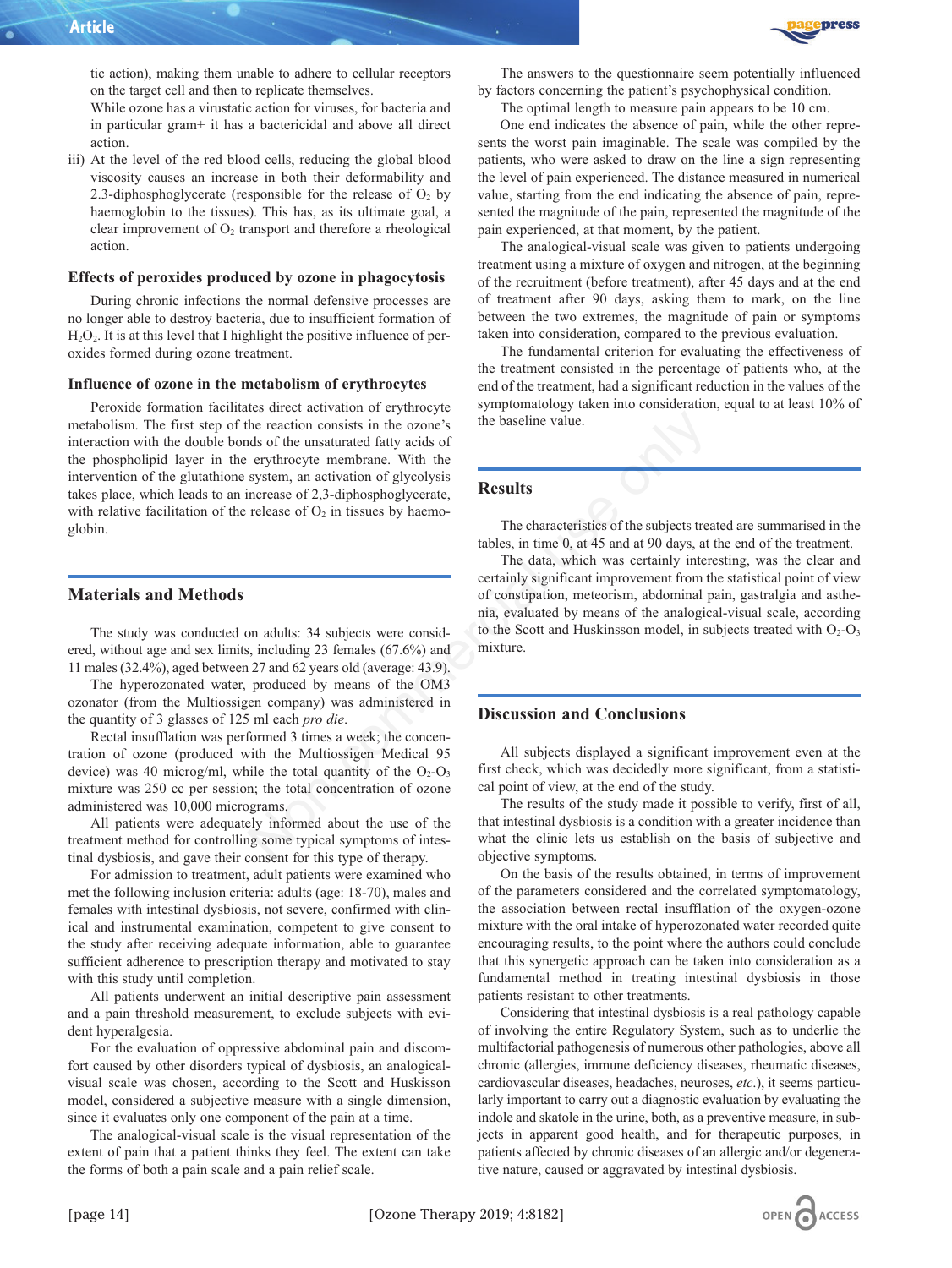

This observational study can therefore be a starting point for developing new intervention strategies based on the use of the oxygen-ozone mixture, with a view to general improvements in the state of health of modern Western society, increasingly afflicted by this pathology, which is only the tip of the iceberg of a long series of symptoms and disorders that afflict it because it is based on eating habits that are anything but healthy.

In conclusion, the study confirmed the validity of the treatment with ozonated water, combined with the rectal insufflation of the oxygen and ozone mixture, in controlling symptoms linked to dysbiosis and promoting restoration of correct environmental homeostasis in adults' intestinal microclimate.

Another element of chronic inflammation and intestinal dysbiosis can be traced back to stress, which is a general Adaptation Syndrome designed to re-establish a new internal balance (homeostasis) following stress factors (stressors). Stress is the psychophysical response to a number of emotional, cognitive or social tasks perceived by the person as excessive. Changes in internal balance can occur at the endocrine, humoral, organic and biological levels.

The term stress was first introduced into biology by Walter Cannon in 1935; the syndrome was defined in this way by Hans Selye in 1936.

The syndrome may be physiological, but it may also have pathological implications, including chronic ones, which fall within the field of psychosomatics. In general we usually distinguish between *eustress* and *distress*, or *good* stress that leads to solving problems and *bad* stress.

In general, the responses following exposure to stressors can be grouped in two ways:

- i) Instant responses, due to the nature and physiology of the nervous system (*e.g*. sympathetic nervous system which uses already synthesised and stored neurotransmitters);
- ii) Delayed responses, due to the nature and physiology of the endocrine and neuroendocrine system (*e.g*. reception of the stressor, activation of transcription of hormone-synthesising proteins, synthesis of hormones and release of these into the humoral circle).

Although the responses are different according to different stressors, the response mechanism is stereotypical and involves, in series:

- i) First an instant response, by stimulating the sympathetic system - adrenal medulla;
- ii) Subsequently a delayed response, through the action of the hypothalamic-pituitary-adrenal axis).

The signalling mechanism between one anatomical structure and the other also defines the response speed. For example, the fast response is based on neurotransmitters (fast to synthesise and easy to release because they are stored in vesicles). The slow response is based on hormones. Unlike neurotransmitters, hormones are produced only after a long time (hours or days).

If the stressors are particularly intense and prolonged, the body goes through several phases:

- i) Alarm phase: in which biochemical and hormonal modifications of immediate adaptation take place;
- ii) Resistance phase: in which the organism organises itself to protect itself as a whole;
- iii) Exhaustion phase: in which the defences are lowered and the body is unable to maintain homeostasis.

If this third phase is reached, the pathological state of stress persists, manifested through various symptoms: fatigue, heaviness of the limbs, cramps, insomnia, change in sensory perceptions, migraines, anxiety, tachycardia, apathy, depression, lowered immune defences, and many more.

A situation of chronic stress, in a subtle and sometimes silent manner, can lead to a state of chronic inflammation and acidosis of the extra-cellular matrix.

Very often there are no obvious clinical manifestations and they can take on a chronic, subtle course, representing one of the main causes of many chronic degenerative diseases (such as heart attacks, autoimmune diseases, chronic bronchitis, cerebral stroke, type 2 diabetes, hypertension, multiple sclerosis, Alzheimer's disease, and many others right up to neoplasms); this is in relation to the increase in circulating glucocorticoids, the loss of their circadian rhythm, and excessive activation of the sympathetic nervous system.

Intestinal bacteria altered as a result of inflammatory bowel diseases, which can lead to all these disparate diseases, are increasingly being studied in Italy and abroad. In Italy, a group of Swiss and Italian scientists working at the IRCCS Fatebenefratelli in Brescia have identified pro-inflammatory microbes in the intestine that could be the cause of Alzheimer's disease.

A further study conducted by the University of Lund in Sweden, to study the composition of intestinal bacterial flora for Alzheimer's disease research, has shown that intestinal bacteria can accelerate the development of this disease.

The results open the way to new opportunities for disease prevention and treatment. Intestinal bacteria have an important impact on our health through the interaction between the immune system, the intestinal mucosa and our diet.

By studying healthy and sick mice, the researchers discovered that mice with Alzheimer's disease have a different composition of intestinal bacterial flora than healthy mice.

The researchers also studied Alzheimer's disease in mice that were completely devoid of intestinal bacteria, to further test the relationship between intestinal bacteria and the disease, and found that mice without bacteria had a significantly lower quantity of betaamyloid plaques in the brain, the hallmark of Alzheimer's disease.

To clarify the link between intestinal flora and the onset of the disease, the researchers transferred the intestinal bacteria of sick mice to bacteria-free mice, and found that mice which received intestinal bacteria from sick mice developed more beta-amyloid plaques in the brain compared to mice that received intestinal bacteria transferred from healthy mice.

Researcher Frida Fak Hallenius, from the Food for Health Science Centre at Lund, has reiterated the uniqueness of their study, as it demonstrated a direct causal link between intestinal bacteria and Alzheimer's disease. The clear and irrefutable demonstration that mice which completely lacked bacteria developed fewer beta-amyloid plaques in the brain. Irst introduced into biology by Walter<br>
The results open the way to the sells of the various of the various of the various of the sells of the various of the sells of the sells of the sells of the sells of the sells of sit

She states that: "The results indicate that we can now begin to look for new ways to prevent the disease and delay its onset. We believe this is an important step forward, as we are currently only able to alleviate the symptoms of Alzheimer's disease with antiretroviral drugs."

The research is the result of an international collaboration between Professor Frida Fak Hallenius and doctoral student Nittaya Marungruang from the Food for Health Science Centre at Lund and a research group at the École Polytechnique Fédérale in Lausanne, Switzerland. The collaboration has now expanded and includes researchers from Germany and Belgium.

Researchers continue to study the role of intestinal bacteria in the development of Alzheimer's disease and test new types of preventive and therapeutic strategies based on the modulation of intestinal bacterial flora, through diet and new types of probiotics.

Other studies have been done on transgenic mice, which express the amylogenic fragment of the amyloid beta precursor protein in Alzheimer's disease. These mice were producers of extracellular amyloid beta, and showed an increase in glycolysis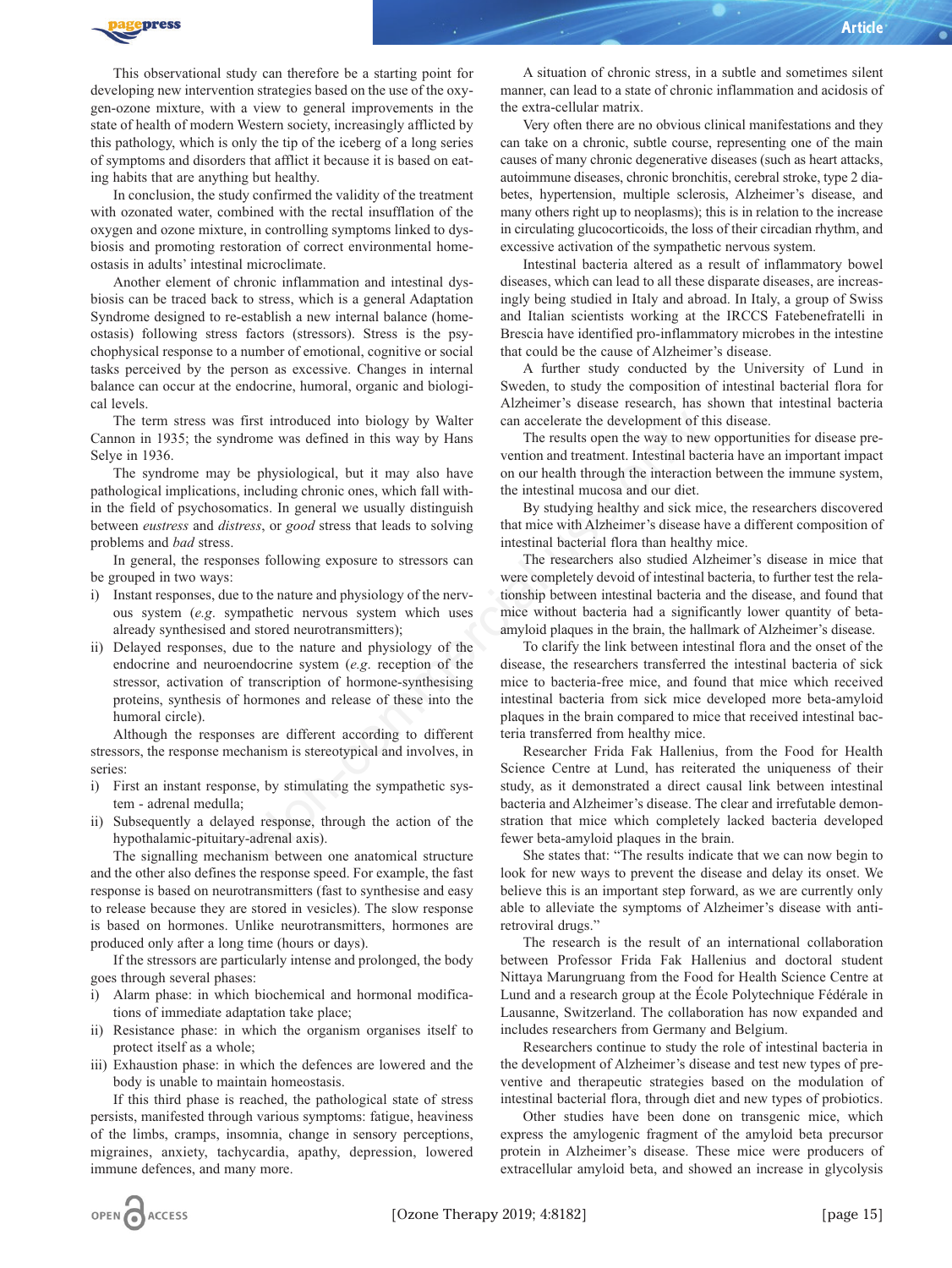and microglial activity, also producing very damaging free radicals, cellular loss in the hippocampus and development of spatial learning deficits. It was also found that modification of the microbiota influenced the development of cerebral amyloid beta.

Increasing evidence suggests that the gastroenteric tract is the bridge between Microbiota and the Central Nervous System (CNS): Psychobiotics is a new, very recent discipline that deals with studying the system of relationships between mind-bodymicrobiota-diet.

The interconnection between mental health and intestinal microbiota is increasingly being studied.

Now that we know that intestinal bacteria (that same intestine being our *second brain*) can speak to the CNS, influencing our mood, our appetite, the functioning of our thinking and even our circadian rhythms, the next challenge for doctors and researchers will be to monitor this communication.

While it has been known for more than a century that bacteria can have positive effects on physical health, only in the last 10-15 years have we been able to observe signals that have shown there is a connection between the intestine and the brain.

Experimental animal studies have shown that improved immune function, better stress reactions and even some learning and memory benefits have been attributed to adding the right strains of bacteria to the intestinal microbiome.

In 2017, Harac *et al*. <sup>14</sup> provided very convincing data on the consistency of the relationship between Human Intestinal Microbiota and the development of Alzheimer's disease, the most widespread form of dementia in the Western world.

The researchers found that the abundance of at least two major bacterial strains, firmicutes and bacteroides, in the faecal microbiota, was significantly altered in transgenic mice that develop greater amyloid plaques: at the genetic level, allobaculum and akkermansia muciniphila decreased while the strains of rikenellaceae and S24-7 increased.

Low levels of akkermansia muciniphila in the microbiota coincide with the development of obesity and type 2 diabetes in the mouse, and the restoration of akkermansia muciniphila in the intestine results in a reduction in fat mass and a decrease in systemic inflammation.

On the other hand, type 2 diabetes and inflammation are risk factors for Alzheimer's disease. The results from Harac *et al.*17 further support the emerging view that alterations of the Microbiota may contribute to the development of a wide range of neurological and neurodegenerative diseases far beyond metabolic syndrome, diabetes and obesity.

The theory of free radicals in the etiopathogenesis of senile dementia is scientifically accepted, and based on this, various antioxidant drugs such as Vitamin E, selegiline and Ginkgo Biloba extract have long been used as an adjuvant treatment. However, none of these have demonstrated long-term benefits in these patients. Ozone is a modulator of biological oxidative stress. The production of reactive oxygen species, including hydroxyl free radicals (OH), superoxide anion  $(O_2)$  and other non-radicals such as hydrogen peroxide or hypochlorous acid (HCIO), is part of normal biological metabolism and also necessary for a series of life processes such as phagocytosis; however, the uncontrolled increase in these reactive species and free radicals is directly related to a wide variety of pathogeneses, including Alzheimer's and Ageing. The control of reactive oxygen species and free radicals in the body corresponds to antioxidant enzyme systems, mainly the enzymes superoxide dismutase, catalase and glutathione peroxidase.

Therefore, an excess of free radicals or the failure of these protection systems to counteract overproduction inevitably leads to multiple pathological processes.



There are mechanisms associated with signal transduction that activate or repress transcription of specific genes responsible for modulating oxidative stress.

Ozone has the property of stimulating certain protective antioxidant enzyme systems against oxygen metabolites. Therefore, ozone therapy generates a dynamic regulation between the pro-oxidant activity and the antioxidant activity generated by the organism, which maintains the structure of the membrane and cellular metabolism.

In addition to antioxidant activity, ozone stimulates the transport mechanisms and the use of oxygen at the cellular level.

And finally, ozone has been shown not to cause adverse reactions.

Ozone therapy is an effective therapeutic procedure in managing elderly people with dementia, especially as regards their autonomy, which provides better consistency, as well as in the activities of daily life, particularly in mixed multi-infarct and senile dementia.

The treatment can exploit various ways synergistically: GAE, drinking hyperozonated water, rectal insufflation.

For some years, study has been taking place of the use of ozone in agriculture and cattle breeding. A subject that has become increasingly topical after the international attention to the use of Glyphosate.

Glyphosate is considered a carcinogen by the WHO but still used in Europe, along with other chemical pesticides. In Italy, however, a national plan has been approved for the biological plan and the use of natural fertilisers such as Biozon Professional, based on ozone and anti-parasitic agent.

As mentioned, there is dysbiosis with food intolerances: to lactose and gluten, which are actually an indicator of the human body's response to the use of chemical herbicides and pesticides.

Glyphosate and other chemical pesticides have also been found, in various clinical studies, to damage the health of adults and children.

A study on glyphosate by the researcher Caroline Cox illustrated the possible effects on human health: increase in oestrogenrelated breast cancers, thyroid cancer, colon cancer, testicular cancer, myelomas, non-Hodgkin's lymphomas, increase in cases of autism.

In the US, according to the Environmental Protection Agency the use of this agricultural herbicide has exceeded 750 million kg, and even in Italy the figures remain high, with consumption of approximately 55,000 kg. Little or nothing is known about use in other countries. Its main use is in the cultivation of wheat, the maturation of which is accelerated through treatment with glyphosate, allowing quick drying and producing flours which are harmful to health, with about 12-15% more gluten, causing increases in celiac disease and metabolic disorders. dies have shown that improved<br>
in agriculture and cattle breeding. A<br>
reacn attributed to adding the right<br>
collyphosate.<br>
and microbiome.<br>
complements in Glyphosate is considered a carcinog<br>
wided very convincing data on

> In March 2015, the International Agency for Research on Cancer (IARC) had defined the substance as a carcinogen and classified it as *probably carcinogenic to humans*. According to a recent report by the World Health Organization, the devastating effects of chemical pesticides and herbicides are the primary cause of death by poisoning for at least 200,000 people.

> In Italy, a law limiting its use in Italy and in trade, with the exception of private use, came into force on 22 August 2016.

> Conversely, the European Commission continues to extend its strong use of the statements from a study by the European Chemicals Agency (ECHA), whose research claims that "glyphosate is not carcinogenic and does not cause genetic mutations but only serious eye damage, and is toxic with long-lasting effects on life in aquatic environments".

> Greenpeace responded by stating that "the ECHA has deliberately ignored scientific evidence on the correlation between the use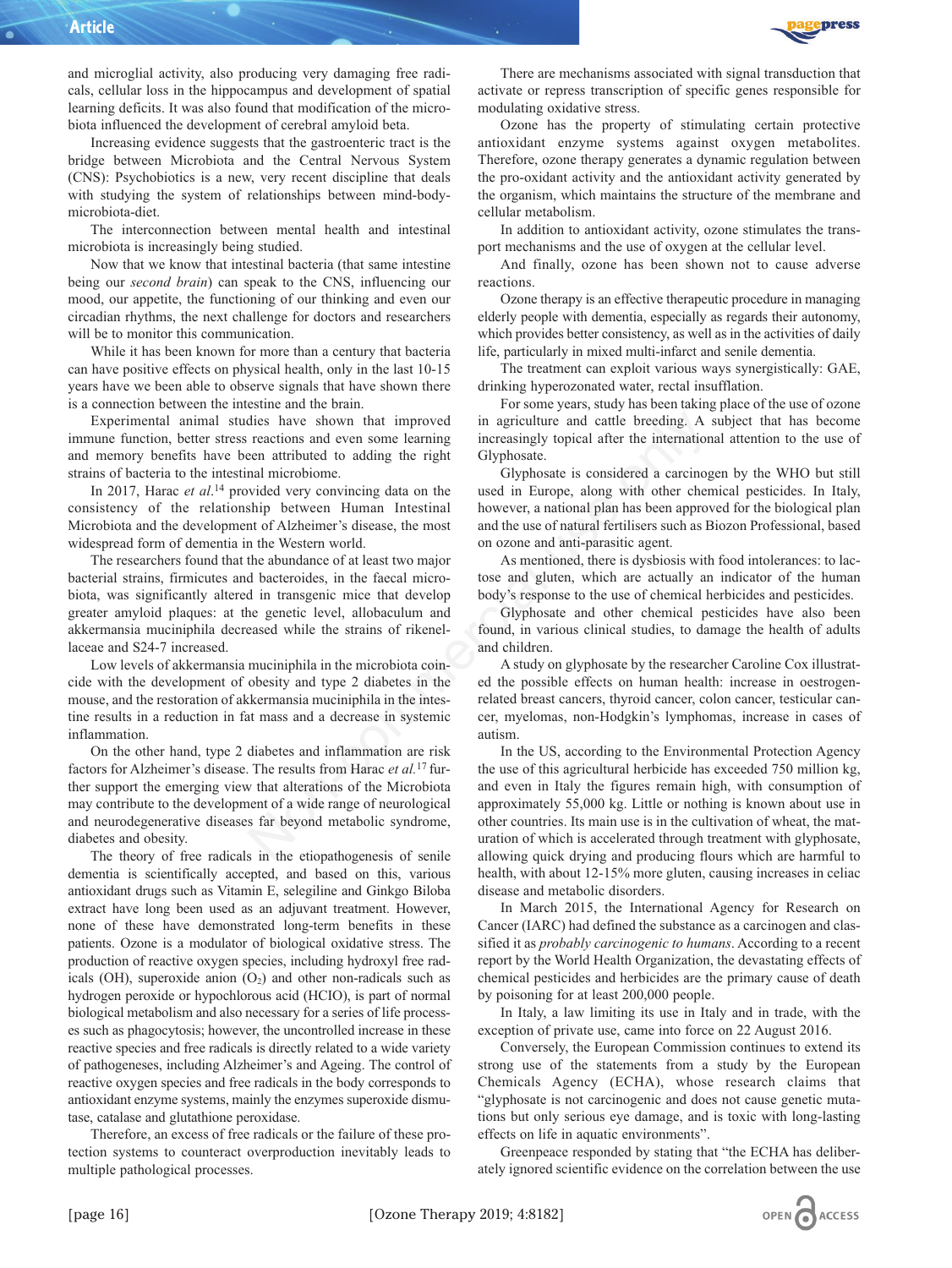

of this herbicide and some forms of cancer", precisely to favour the commercial interests of some chemical giants, ensured through lobbying.

The legislative decrees for pasta and rice have finally entered into force, with the obligation to indicate the origin of the raw materials on the label.

Measures that large companies have tried to oppose, but Italy, fortunately, has chosen to carry on, despite the fact that some predict the risk of the European Union stopping it. The new labels show the country of cultivation and that of milling for wheat, and that of cultivation, processing and packing for rice.

It is undoubtedly a significant step forward towards full recognition of the consumer's sacrosanct right to be adequately informed about the origin of the food they put on the table. Add to this the fact that our country – unlike others such as Canada, from which we import large quantities of wheat – offers additional guarantees in terms of food safety, such as prohibiting the use of glyphosate.

However, the goal cannot just be protecting individual producers of Italian rice and wheat, making their products more profitable as a whole.

A narrative label, more transparent, should report not only information on the origin but also an accurate and comprehensible description of the entire production process.

Italy, in contrast, has acknowledged the serious health risks of this herbicide, after having traced a sizable percentage of it in mass-produced pasta and bread, and proposes a ministerial plan in favour of increasingly natural and sustainable agriculture that respects both the environment and consumer health. It is precisely in this new ecological and biological perspective that BIOZON F1 is introduced, an invigorating and potentially ozone-based solution with an antiparasitic and invigorating function, which replaces chemical pesticides thanks to an immunostimulatory mechanism, which makes the plant immune from external attacks and more flourishing in appearance. The ozonated solution for agricultural purposes originates from three oxygen molecules, which react with each other to give rise to ozone, a naturally occurring gas with very powerful antibacterial, antifungal and antioxidant properties. The gaseous ozone thus reacts with the oily base, incorporating itself in the liquid and thus keeping its valuable characteristics unaltered. The invigorating function of this valuable  $O_2-O_3$  compound has been scientifically tested in the study by the Agricultural Research Council. e transparent, should report not only<br>
and dairy products. Water treated w<br>
ut also an accurate and comprehensible<br>
and abatement action on all organic<br>
oduction process.<br>
Schowledged the serious health risks of<br>
in the m

The test showed that Biozon Professional is able to improve the responses of plants subjected to biotic and abiotic stress, increase the number of secondary metabolites in plant tissues, chlorophyll and polyphenol concentrations. A natural product that respects the ecosystem and the health of the global population, for healthy fruit and vegetable production free of fungicides, in accordance with the new European and global directives: a first step towards combating the many diseases that originate from environmental contamination.

Interest in the application of oxygen-ozone is ever-increasing in agriculture, as well as in the zootechnical field, to allow a more natural and respectful approach to the product, but also one that is more convenient for producers.

Italian legislation also recognised its validity in 1966, with Protocol No. 24482 from the Ministry of Health, which considers ozone "a natural defence for sterilising environments", thus leading to its use in the health, livestock, agribusiness, military and civil sectors.

In the fruit and vegetable sector, the use of ozone in cold storage, through a system for injecting gas into the air, allows a delay of fruit and vegetable expiry dates, the control of odours and the

development of ethylene, naturally generated from products in a state of ripeness.

To disinfect the processing and packaging lines. To disinfect and recycle the washing water.

To eliminate listeria, salmonella and other yeasts, bacteria, viruses and moulds. To eliminate insects.

Long-term tests and experience have shown that washing fruit and vegetables with ozonated water increases the product's storage capacity, reduces costs and eliminates pesticides, ammonia and other unwanted substances that may be present on the crops.

This application, in addition to the benefits for product protection and hygiene, allows natural fruit ripening to be delayed, with positive effects on colour, texture and weight.

In the production of wines and other beverages like beer, fruit juices, preserves and mineral water, ozone can be used for: i) sanitisation of filling and bottling lines; ii) sanitisation of tanks and storage tanks; iii) disinfecting bottles before bottling.

In the dairy sector, ozone can be used to disinfect, sterilise and obtain adequate environmental control in milk and cheese packaging and preparation plants, and for sanitising water for mozzarella and dairy products. Water treated with ozone is in fact free from unpleasant smells and tastes, and plays an important germicidal and abatement action on all organic micropollutants. Ozone, used in the maturation rooms, makes it possible to obtain products without unwanted moulds (green, yellow, black) in a practically sterile environment with pure air. It is also used on cheeses such as ricotta, gorgonzola and taleggio to fight bacteria, and in various cheese curing chambers to avoid insect infestations and parasites. Furthermore, ozone can be used in the treatment of whey and sewage sludge to reduce disposal costs.

For years, ozone has been successfully used by numerous companies in processing and packaging fish products. Ozone can in fact be used effectively in the following industrial phases:

- i) in the washing and processing phases for fish. In these phases, ozonated water can be used to reduce odours, disinfect the fish, increase the storage capacity by several days and reduce the formation of ammonia deriving from putrefaction processes, avoiding leaving residues such as chlorine;
- ii) in the purification phases of filter feeders (such as, for example, mussels, clams, cockles, *etc*.) and in the steps following their harvesting;
- iii) during the washing and external cleaning phases of these products, before their final entry into the commercial circuit.

Ozone can be used in incoming or recirculated water in farms, obtaining a marked improvement in the quality of the water itself:

Reducing bacteria, viruses, protozoa and pathogenic fungi in fish. Eliminating colloidal substances suspended in water and

removing dissolved organic substances that can stress fish. Eliminating ammonia and nitrites that can be toxic to fish.

Greater speed in fish growth. Greater fish production obtainable with the same facilities.

Fish product obtained at a lower cost.

In beekeeping it is possible to use ozone with the aim of increasing the quality of honey harvests and, at the same time, improving the life cycle of the bees. In fact, by using ozone:

It fights the *varroa destructor*, an external parasitic mite that attaches itself to bees and weakens them, sucking their vital fluids.

The premises and facilities used for honey extraction are protected against viruses, bacteria, moulds and yeasts. It acts against moths and other insects that can proliferate in hives, compromising the quality of honey and beeswax.

Another field where studies are being carried out is that of assessing how ozone's characteristics are usable and sustainable in the greenhouse sector.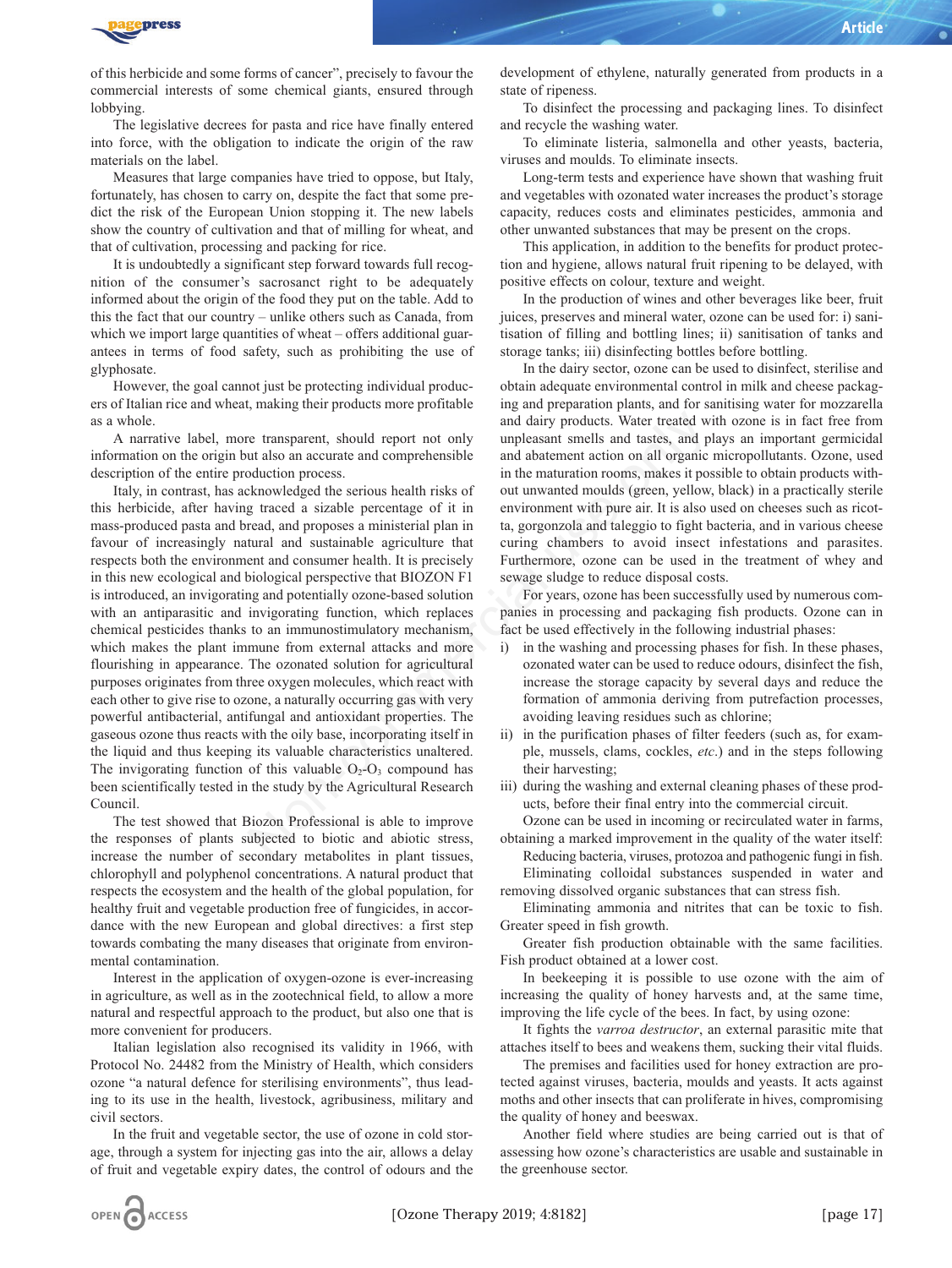

The first, very promising results were obtained in greenhouses by spraying ozonated water (6 ppm) at high power, used for spraying the solution itself in these experimental sites.

In greenhouses, thanks to the devitalising action on spores and mycelia of saprophytic and parasitic fungi, it can be used without shortage.

The action of activated oxygen (ozone) in disinfecting environments and devitalising phytopathogenic microorganisms and harmful insects, thanks to its very high oxidising power, is technically acquired and incontrovertible data at the international level.

It is important to know that ozone, an unstable gas, at 20°C has a half-life of 2-3 days depending on the humidity and temperature onsite, while in aqueous solution the persistence time and oxidative effectiveness are reduced to just 15-20 minutes. This aspect is very important for users, who cannot store ozone but must produce it at the time of use. The main mechanism of action is lipid peroxidation which causes damage to the membrane phospholipids of microorganisms. The toxicity of activated oxygen also depends on its ability to oxidise amino acids, irreversibly altering proteins' structure and function.

The strategic importance of activated oxygen lies in the fact that, due to its oxidising and antimicrobial activity, it is transformed into atmospheric oxygen. The activated oxygen therefore leaves no residue either in the environment or on the treated vegetation.

Thus the ozone, killing without leaving a trace, is a *perfect killer*; just a few minutes after applying it on the plants, you can proceed to harvest each product without any safety interval limit. This is an aspect of fundamental importance for farmers, who are always struggling with the restrictions on using crop protection products. activated oxygen lies in the fact that,<br>
voluch activity, it is transformed into humans: consider that as much as TO% or<br>
vated oxygen therefore leaves no<br>
in the world are used in the food industry<br>
are vated oxygen there

A few minutes after applying it on the affected vegetation, the results of ozone's devitalising action on germs, spores and mycelia of saprophytic fungi and parasites can occur.

Ozone can be released as a gas or dissolved first in water and then sprinkled or sprayed on crops, killing non-selectively and only by contact. In fact, it precludes any devitalising effect due to absorption and translocation within cells and tissues.

With the ozonated Biozon F1 oil, it is possible to eradicate parasitic infections. It can be used by diluting the product and distributing it through an atomiser.

In zootechnics, using oxygen-ozone reduces the use of drugs such as antibiotics and antibacterials by up to 60-70%.

O3 generator systems are used. Ozone is mixed with water for best disinfection and to make both the animals' nourishment and watering healthier; another plant can be used to purify the air and inject oxygen-ozone into the stalls through a system of ducts on the ceiling, annihilating the germs in the air and preventing their transmission from animal to animal, improving their intestinal flora and increasing immune defences. A significant reduction in respiratory diseases and a large decrease in the use of antibiotics and disinfectants.

This leads to a reduction in the cost of treating infectious diseases, cleaning shelters, containing odours, buying acids and the animals' mortality, making the meat healthier and improving the animals' living conditions.

The economic advantages are also indisputable: there is an increase in exports to those countries, such as Italy, which are very careful regarding the purity of the product and the concentration of antibiotics. In fact the increased bacterial resistance to antibiotics found in humans is quite similar to that of animals. One of the most urgent problems for pig, poultry, sheep and cattle farmers is in fact the increasingly high consumption of chemicals and antibiotics to fight infections, viruses and diseases that threaten farmed animals. Along with the increasing costs, there is a worrying concentration

of these substances in the slaughtered, sold and consumed meat, a consequence of the fact that even minor infectious diseases are overcome not with improved breeding techniques but with the use of antibiotics.

A fact that is not insignificant, considering how antibiotic resistance is an increasingly concrete problem not only in animals but also in humans, to the point of being recognised as a global health emergency by the World Health Organization. Precisely for this reason, we need to learn more about the possibility of using alternative medical approaches, such as ozone therapy, where it is not necessary to resort to antibiotics.

University education places great importance on treatment strategies with chemical molecules, but little on the immune system, and the use of natural medicine is very limited.

Thus the mentality and habits of doctors are formed through prescribing medicines that have long been effective and practical in administration. In veterinary medicine the problem has taken place along the same lines as human medicine, with the aggravating result of decreasing the healthiness of meat, eggs and milk. It is a consequence of too many antibiotic residues in the products in our diet.

Such treatments can also help increase antibiotic resistance in humans: consider that as much as 70% of the antibiotics produced in the world are used in the food industry.

There is no denying that the pharmaceutical industry has never disdained the large-scale and straightforward use of chemical medicines to treat infectious diseases in animals and humans.

#### **References**

- 1. Di Paolo N, Bocci V, Gaggiotti E. New aspects of oxygenozone therapy. Int J Artificial Organs 2004;27:168-75.
- 2. Bocci V. Biological and clinical effects of ozone. Has ozone therapy a future in medicine? Br J Biomed Sci 1999;56:270-9.
- 3. Bocci V. Does ozone therapy normalize the cellular redox balance? Implications for therapy of human immunodeficiency virus infection and several other diseases. Med Hypotheses 1996;46:150-4.
- 4. Clavo B, Pérez JKL, Lòpez L, et al. Effect of ozone therapy on muscle oxygenation. J Alternative Complement Med 2003; 9:251-6.
- 5. Shoemaker JM. Ozone Therapy History, Physiology, Indications, Results. 2005. Available from: www.fullcircleequine.com/oz\_therapy.pdf
- 6. Bocci V. Ossigeno Ozonoterapia. Comprensione dei meccanismi d'azione e possibilità terapeutiche. Milano: Casa Editrice Ambrosiana; 2000.
- 7. AA.VV. Why consider ozone therapy/oxygen Spa as alternative treatment? 2010. Available from: http//www.holisticbodyworker. com/ozone therapy documentation.html
- 8. Bocci V. Ozonization of blood for the therapy of viral disease and immunodeficiencies. A hypothesis. Med Hypot 1992;39:30-4.
- 9. Sharma M, Hudson JB. Ozone gas is an effective and practical antibacterial agent. Am J Infect Control 2008;36:559-63.
- 10. Loprete F, Franzini M. Ozono vs Disbiosi. Bergamo, Italy: SIOOT Publications; 2015.
- 11. Loprete F, Vaiano F. The use of ozonated water and rectal insufflation in patients with intestinal dysbiosis. Ozone Ther 2017;2:56-61.
- 12. Vaiano F, Loprete F. Large auto-hemoinfusion versus rectal insufflation in patients with metabolic syndrome. Ozone Ther 2016;1:13-6.

OPEN CACCESS